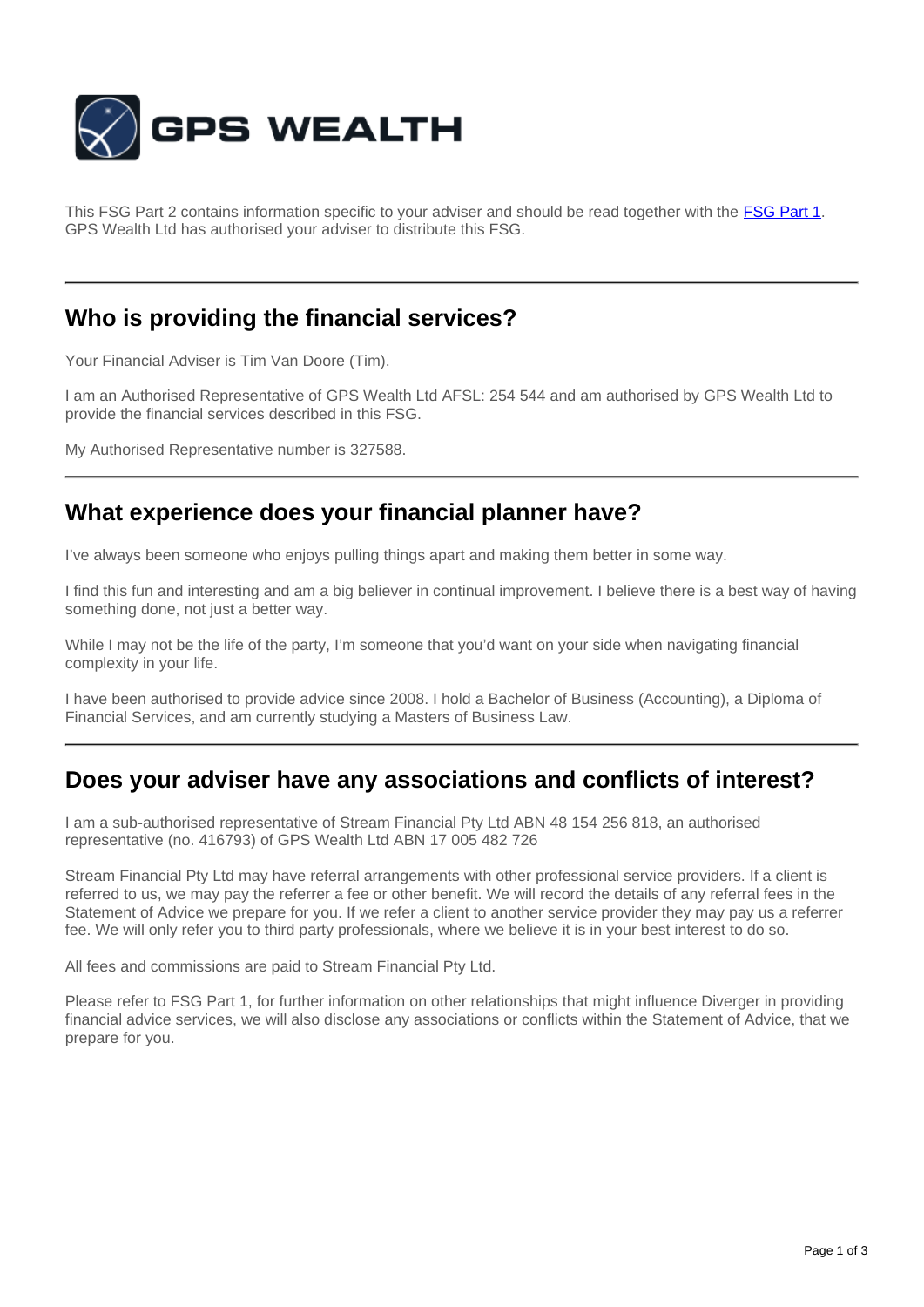## **What qualifications has your adviser completed?**

**Qualification Name**

Diploma of Financial Services Bachelor of Business, Accounting

# **Authorised Products and Services**

**I am authorised in the following products and services:** Investment Life Insurance and Life Risk Insurance Products Managed Investment Schemes including IDPS Retirement Savings Accounts Superannuation